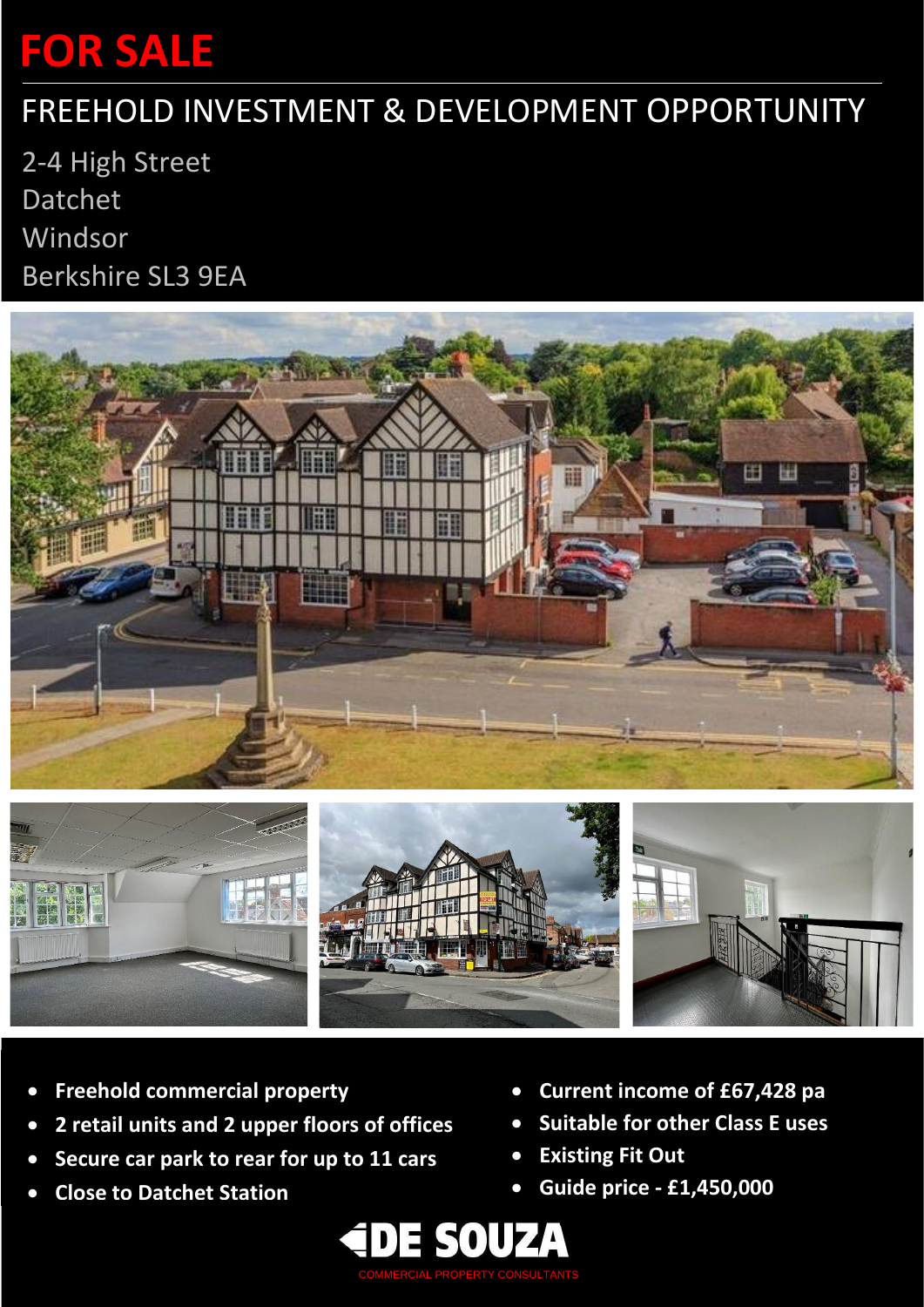### **Accommodation Schedule**

| Floor           | <b>Current Use</b> | Use Class   | Floor Areas (sq ft)                | <b>Term</b>                             | Rent p.a.x | <b>Reviews</b>   |
|-----------------|--------------------|-------------|------------------------------------|-----------------------------------------|------------|------------------|
| Grnd            | Retail             | Class E     | Net Internal - 695<br>Gross $-760$ | 5 years<br>27 July 2020 - 26 July 2025  | £13,000    | <b>July 2023</b> |
| Grnd            | Retail             | Class E, A5 | NIA -1,238<br>Gross - 1,339        | 10 years<br>21 July 2014 - 20 July 2024 | £22,500    | 2022 and<br>2023 |
| 1 <sup>st</sup> | Office             | Class E, F1 | NIA - 1,882<br>$Gross - 2,338$     | Lease extended to 30 Sept<br>2023       | £31,928    |                  |
| 2 <sub>nd</sub> | Office             | Class E, F1 | NIA - 2,117<br>$Gross - 2,338$     | Vacant                                  | Vacant     |                  |
|                 |                    |             | Gross - 6,775 sq ft                |                                         | £67,428    |                  |





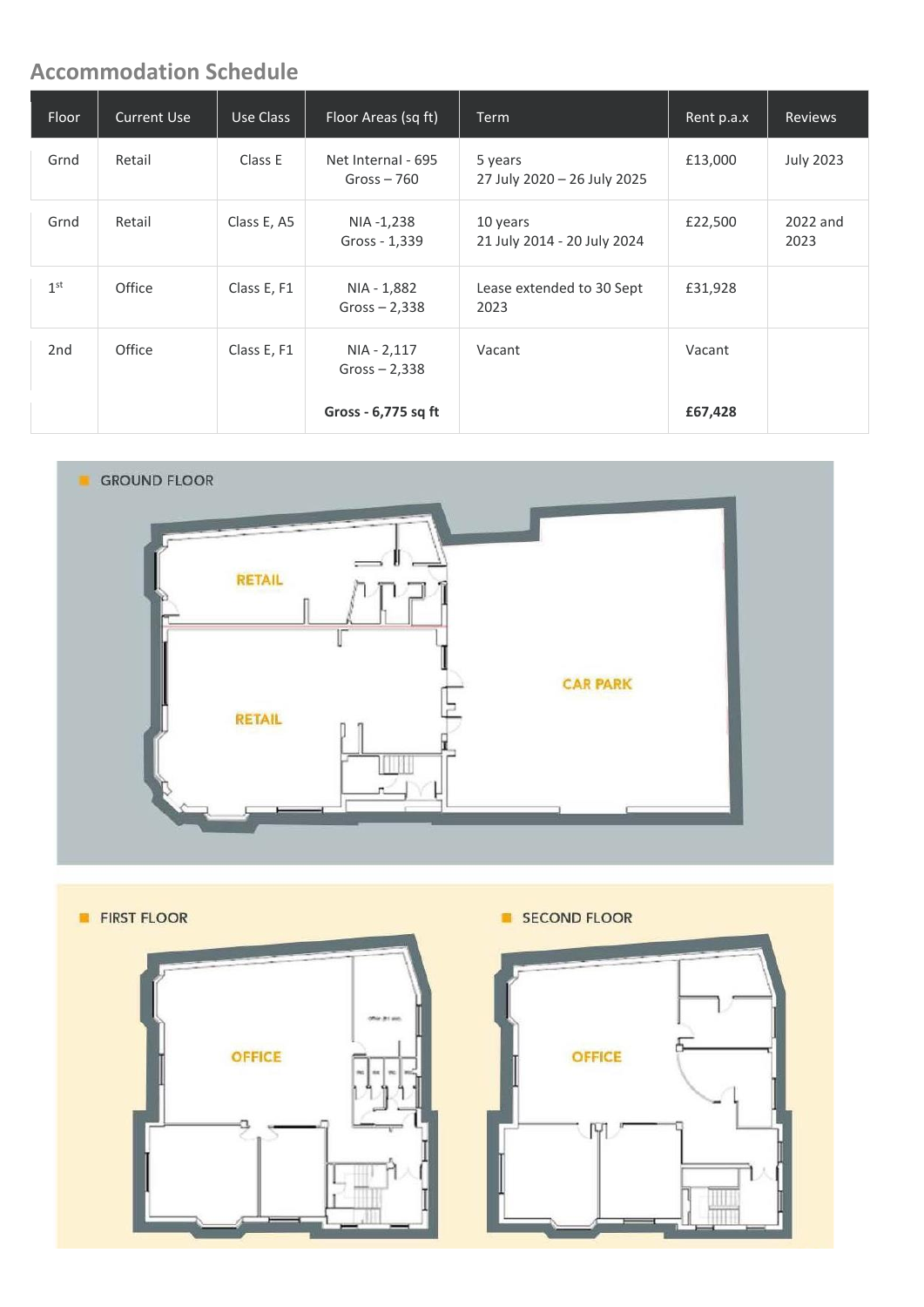### **Planning**

Planning was refused for the change of use of the first and second floors from Class E to 6 residential flats in May 2021 (planning reference: 21/01404CLASSO). The main reason for the refusal was due to the scheme not providing safe measures of escape for the future occupiers of the floors. A full application was recommended by the local authority and interested parties should conduct their own research on the feasibility. The current planning consent would allow a variety of uses including office, medical, community, day nursery and education.